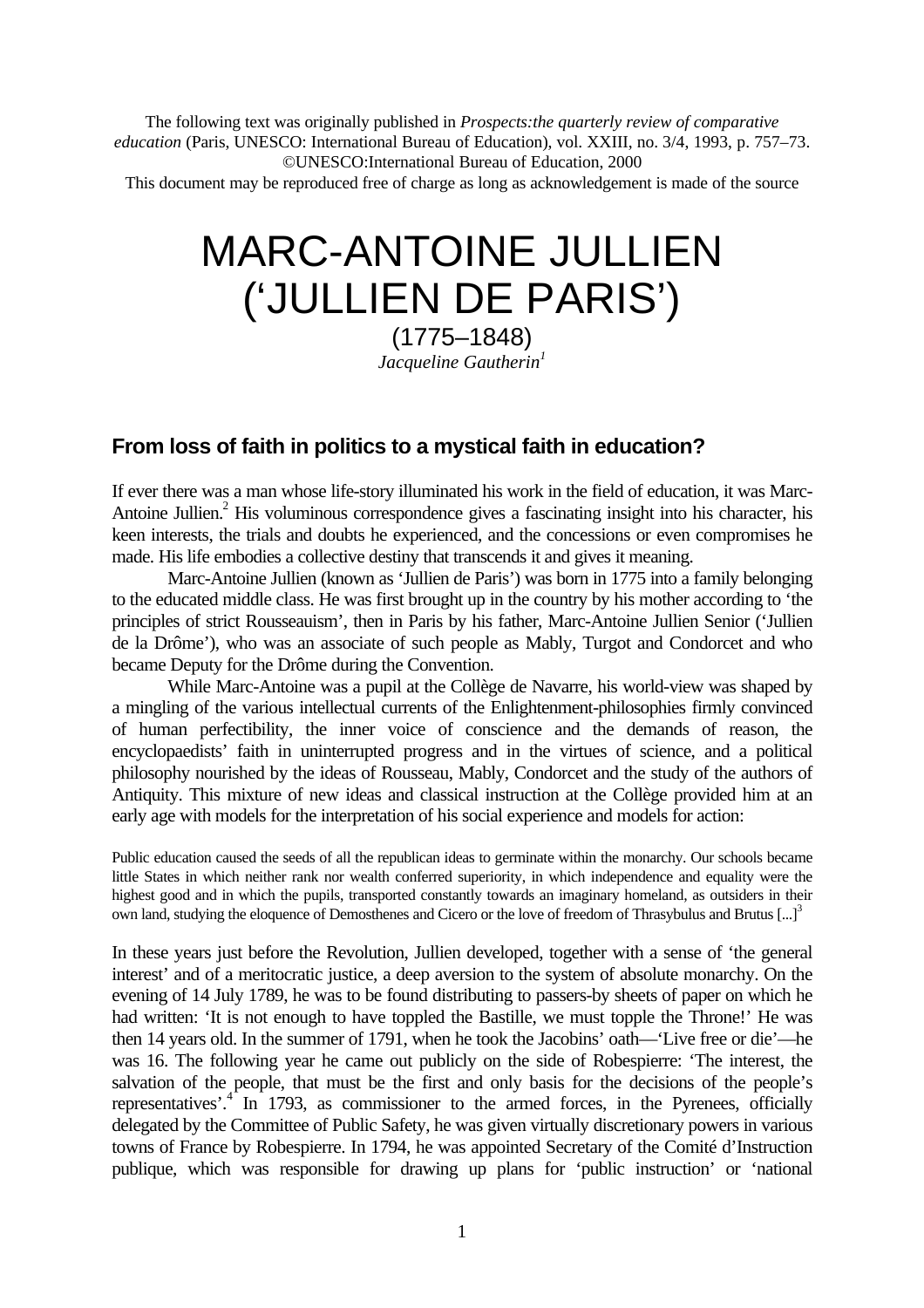education' but, as he was sent to Bordeaux by Robespierre, he took no part in this work, though he was certainly kept informed about it.

Arrested after the ninth of Thermidor, Jullien was imprisoned for fifteen months. He spent this time rethinking his political ideas: although he continued to denounce the division of society into 'classes of citizens' (which explains the sympathy with which he later regarded Pestalozzi's institute, where the children of the poor as well as of the rich were taught), he realized that it was important to save the Republic by uniting all republicans and putting a stop to the Revolution, 'an unending struggle, a battle to the death between patricians and plebeians, between the rich and the poor'. It was necessary to do what the revolutionaries had failed to do: to forge an alliance with the people and 'improve the lot of the poor, but by means that are reasonable and feasible'.<sup>5</sup> The nature of the means for changing society and the extent of those changes needed to be reconsidered. In publishing Saint-Just's education plan in *L'Orateur plébéien* [The plebeian speaker], Jullien showed where his new interests lay: the education of 'the new man' was emerging as the key to social change.

With accusing fingers pointing at him from all sides, despairing both for his own political future and that of the Revolution, Jullien in 1796 obtained from Bonaparte a post in the Army of Italy. However, after falling out of favour and being rehabilitated several times, he was finally relegated to the supply services for having, among other things, protested against the outlawing of the surviving adherents of Jacobinism and the doctrines of Baboeuf.

From 1801 to 1819, he devoted all his energy to matters of education, writing several works on the subject, including his *Essai général d'éducation physique, morale et intellectuelle* [General essay on physical, moral and intellectual education] published in 1808.<sup>6</sup> In 1810 he was given leave to study Pestalozzi's institute at Yverdon. It was a revelation to him: he settled down with his wife and children to spend three months there and returned for several further stays in 1811 and 1812; he took abundant notes and conducted a regular correspondence with Pestalozzi, to whom he entrusted the education of his children.

It was at this time that the idea of a 'science of education' came to him. After two years in prison and another stay at the institute, he turned his attention to spreading the ideas of Pestalozzi and Fellenberg in France and published in the *Journal d'éducation* [Educational journal], which he had helped to found, a series of 'letters' on the educational methods of Pestalozzi and, in 1817, the work on comparative education that made him famous.<sup>7</sup> Between 1817 and 1818, however, weary of the feuding within the institute and powerless to prevent a bankruptcy that he had tried in vain to avert by setting up a governing board for financial matters, Jullien broke with Pestalozzi, who for his part suspected him of betrayal. His publications on education were reduced to a few articles in the *Revue encyclopédique* [Encyclopaedic Review], which he founded in 1819. From then on he turned his attention to the development of the sciences.

As a result of these sidesteps and shifts of interest, his oeuvre creates a curious impression. It is understandable that, once the ardour of the revolutionary years had worn off, Jullien should have been tempted to shy away from politics, but why did he put so much energy into his 'science of education' scheme and especially into the study and dissemination of Pestalozzi's methods? The answer becomes clearer when we look into the development of his political views and personal commitments. Throughout his life, the guiding principle of his political philosophy was the general interest and that of his revolutionary activity was denunciation of the private interests of the rich and the patricians. Such reference to a political principle demands that one should, as Rousseau remarked, 'consult one's reason before listening to one's inclinations'. Jullien, consulting his inclinations before listening to the voice of his reason, turned reason into a kind of mystique of the people on the march, a mystical conception of the Revolution. As a Jacobin, he had placed all his trust in the general will and in the mythologized forces—the people, the nation, Robespierre the Incorruptible—that were supposed to express it, but soon realized that the voice of the people was in danger of being obfuscated, by an 'idol' in the person of Robespierre,<sup>8</sup> and that the will of the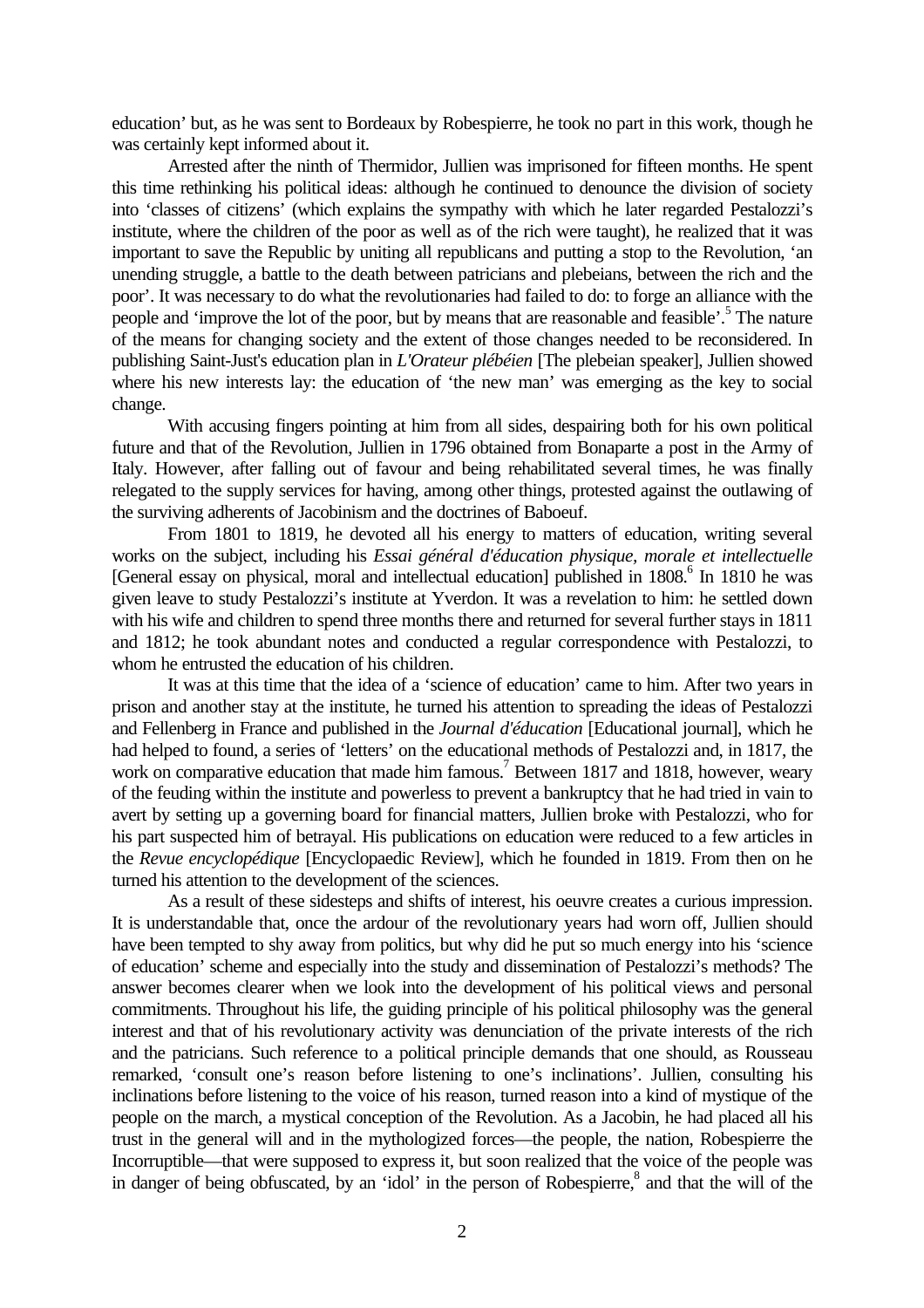people was neither as clear nor as unwavering as he had thought. In his writings, the category of the 'general interest' was gradually emptied of its psychological content and of any personal commitment, thus becoming an abstraction; it lost its power to denounce injustices and serve to legitimize the 'benefits of the social order', including the Napoleonic order.

*De jure* equality and the formal freedoms were all that remained in this worldview of political disenchantment. Jullien now moved towards a pragmatic conception of social change, seeking in the rationalization of education the greatest possible effectiveness and the means of perfecting the individual and hence society:

In the long run, education alone is capable of exercising a decisive and radical influence on the regeneration of man, the improvement of societies, true civilization and the prosperity of States. Each generation, if entrusted to teachers worthy of their mission, should be the more perfect continuation of the generation it replaces. Thus would the human race advance with firm and confident step along the broad avenue of progress where the body social, wisely and strongly constituted, would no longer be a prey to the grievous upheavals, periodic crises and fearful disasters that all too often lead to backsliding.<sup>9</sup>

Thus, the spell of politics was broken and Jullien came, for a while, to a mystical faith in education.

## **The 'science' of education: between empiricism and formalism**

Marc-Antoine Jullien was the first person in France to attempt to construct a 'science of education' along the lines of the 'positive' sciences. The use of this term, borrowed from Destutt de Tracy, $10$ marks a change, from 1812 onwards, in his ideas of education. His earlier texts spoke of the 'science whose purpose is to develop and perfect the physical, moral and intellectual faculties of man' or of the 'science of happiness and virtue'. The word 'science' was at that point taken in its etymological sense, the idea that education could be the subject of rational, i.e. essentially philosophical, inquiry having been firmly established since the Enlightenment. His *Essai général d'éducation* of 1808 fits completely into this framework, putting itself forward as a theory of human nature applied to the indeterminate field of educational practices, whence a plan for physical, intellectual and moral education may be deduced. On the other hand, the *Esprit de la méthode d'éducation de Pestalozzi* [Essence of Pestalozzi's educational method] (1812) explicitly maps out plans for a 'science of education' understood as a 'positive science'.

Jullien's meeting with Pestalozzi and his contact with the new educational practice thus resulted in an attempt to construct a rational framework for the day-to-day realities of education which was further developed, five years later, in his *Esquisse et vues préliminaires d'un ouvrage sur l'éducation comparée* [Outline and preliminary views of a work on comparative education] (1817). To the best of my knowledge, these two works constitute the first attempt to separate an empirical field of observation into its constituent parts, to devise techniques of inquiry and to use formal models of analysis. Their attempt to explain how schools function is something so original as to deserve a closer look.

### AT YVERDON

The Yverdon institute was one of those exceptional schools that, precisely because of their ambivalent status, have never failed to attract the interest of educationists. It was the indissoluble combination of an empirical reality and an ideal made flesh, at once a school for boys and girls and a training college for teachers, that both set the standard of education and came up to it, a version of Rabelais' Abbey of Thélème that avoided being Utopian by having a real existence in time and place. In the Pestalozzi school, Jullien believed he saw the realization of his hopes: an education respectful of the free development of individuals, and a promise of 'regeneration' for human beings.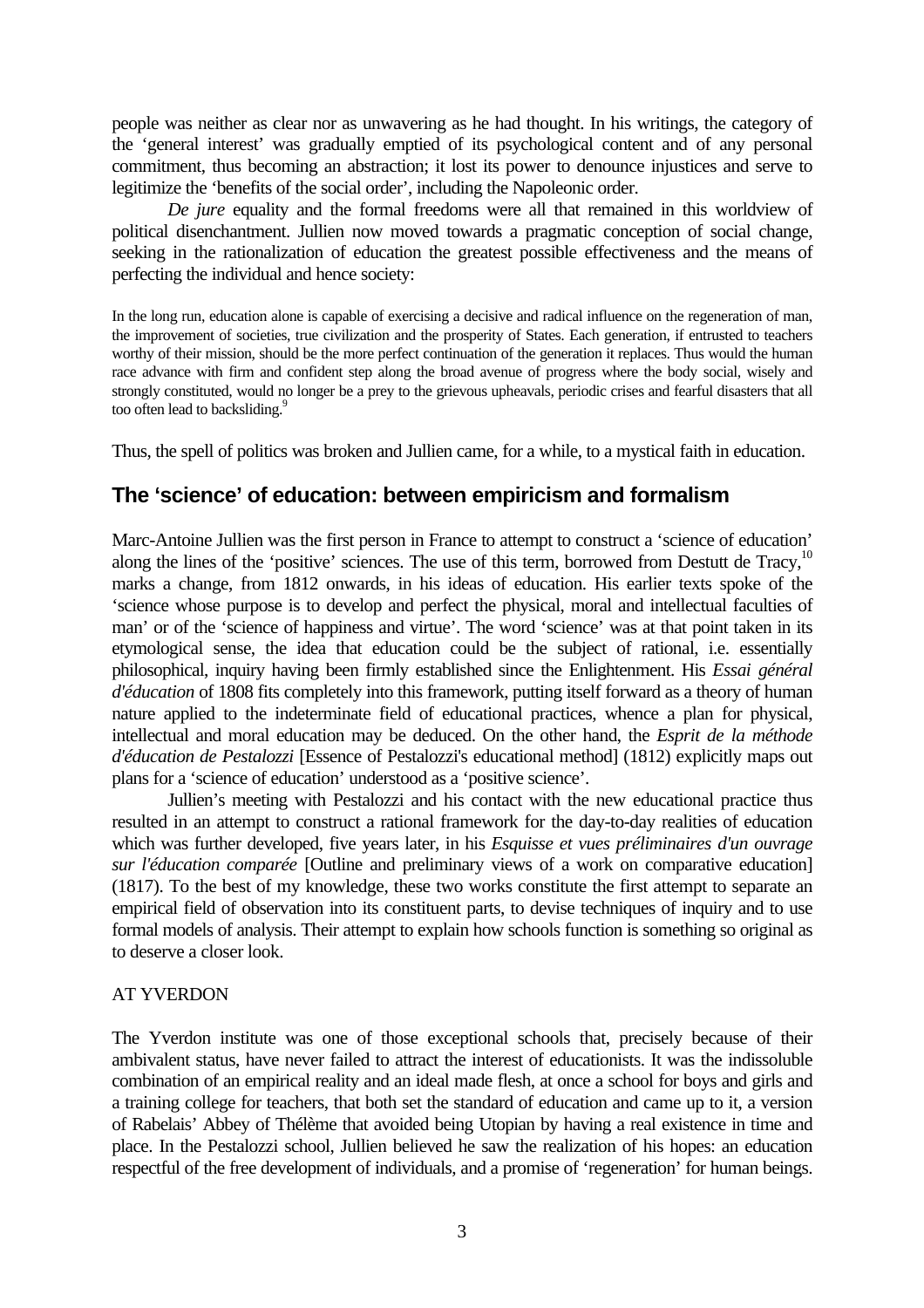But instead of being satisfied with the sort of cursory glance that long sufficed as a credo for so many educationists ('we have seen the ideal school and it works'), he decided to take this renowned 'method' seriously and to examine it from close quarters.

Like an 'accomplished spy', as Niederer remarked, he amassed thirty-three exercise books of notes, miscellaneous information, observations and conversations with Pestalozzi, Niederer and other teachers.<sup>11</sup> The *Esprit de la mèthode* has usually been interpreted by commentators as an account, distorted to a greater or lesser extent by Niederer and by Jullien himself, of the educational ideas and achievements of Pestalozzi; but the difference between what we know about the way the institute actually functioned and the way it is depicted in this work is in fact much more revealing of Jullien's own *esprit de la mèthode*. In order to set up schools in France and bring in the new methods of teaching and education, Jullien had not only to give a precise description of the 'method' but also to demonstrate its exemplary nature, to dissociate the particular experiments, carried out at Yverdon from that singular figure who presided over it, and to give a rational explanation of these practices so as to win over their detractors and disseminate them widely.<sup>12</sup>

In a foreword to his study, Jullien drew upon the 'intimate analogy' between the military art and the art of teaching. In his view, 'the science of administration' could provide models or 'general principles' useful to the 'science of education', since 'the positive and practical ideas relating to method and analysis are an essential part of the knowledge needed by a good administrator'. At the same time, the two 'spheres' of administration and education offer similarities since the former deals with 'assemblages of human beings considered in turn as individuals and in the mass' while the latter concerns 'a number of children are brought together to form a family and a miniature society'. But how is this miniature society to be described and analysed?

Jullien describes it firstly, as Pestalozzi himself had done, in terms of the household, placing emphasis on the close, affectionate and trusting relationships between the members of this 'big family', on their integration into their milieu, on the study of the natural environment and on the pleasures of togetherness. 'The method in itself', he writes:

requires all relations between the teacher and his pupils to be tender and affectionate, like those between a mother and her children. [...] It is only after long consideration, and after lengthy observation of this institute, that I dare to propose it as being the least imperfect outline so far put into effect of a practical plan for education that, by the way it is organized and directs the inner life of the pupils, is such as to combine and produce the loving affections, gentle virtues and innocent pleasures of family and home life, as well as the masculine, powerful and energetic virtues of public life.<sup>13</sup>

In so doing, he tones down considerably the most striking feature of the Yverdon community attachment to the one and only, irreplaceable Father-Pestalozzi himself—and he says nothing about the means by which this Father tried to unite his 'children', more than by fatherly love or even by religion: unifying love, revealed truth, faith in nature and faith in the divinity incarnate in the heart of man. However, he also describes the 'home' in another way, as an organization that isolates and systematically combines components such as pupils, teachers, 'branches of knowledge', and the means and goals of education. He sets out to show in detail how, in each 'sphere' of education, each action of the teacher is adjusted to each 'faculty' of the children. The *Esprit de la mèthode* thus implies a dual concept of social relationships: on the one hand a line of thought concerned with the interactions between individuals and taking the family as its model, i.e. an interpretation of the experiential world still close to its endogenous sense; and on the other, a line of thought focused on mechanisms and on action through contact, based on a physico-technical model. This double projection of the original close-knit community, on to the domestic community and on to the actual organization, enabled him to draw a rational picture of the institute's daily life and sketch a model that could be transposed to other places and applied under the authority of other teachers.

In his efforts to explain Pestalozzian practices, Jullien proceeded to a systematic categorization of the 'real subjects of observation'.<sup>14</sup> He began by 'listing all the things [he] wanted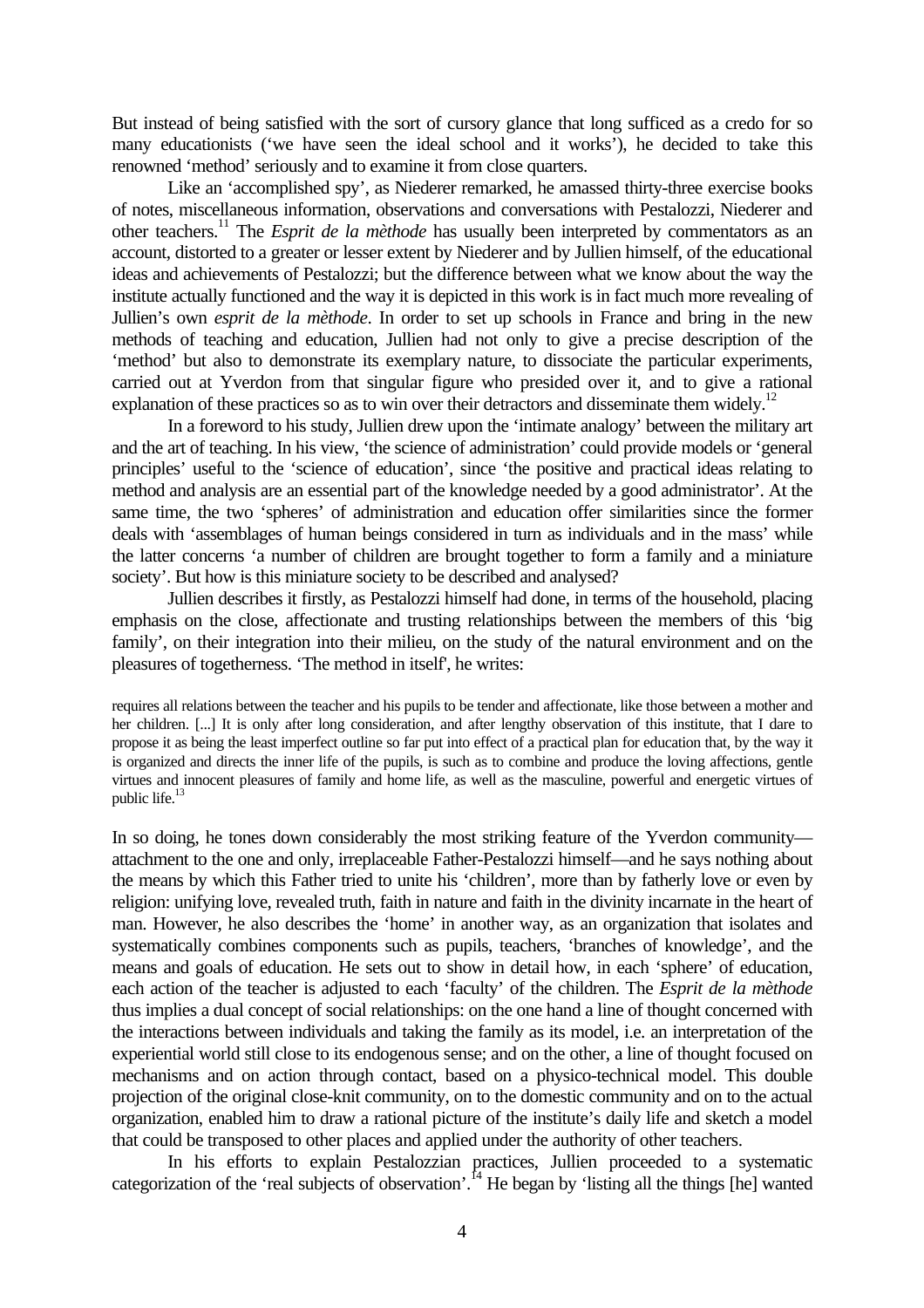to discuss with the various people connected with the institute so as to get to know all its aspects'; he worked out a corresponding order for these discussions but did not start his inquiries—he states—until 'after having lived as it were in the family of the institute, as one of its members'.<sup>15</sup> The book itself, rather discursive in form, clearly follows two opposite approaches. The first approach moves from the realm of the empirical to a higher plane of generalization: 'the active life' provides 'real subjects of observation and useful meditation', and the institute is taken as a spontaneous experiential given, as an entity with the opaqueness, complexity and obviousness of the real, a place where people live, act, walk about and learn. Jullien paid meticulous attention to all the details of daily life, sometimes describing what he saw like a disciple of Rousseau—the Rousseau of the *Rêveries* rather than of *Emile*:

Happy age! Happy sex! Considered in this haven! Life is gentle and pure; all the sentiments are brought together and merged in the family spirit. There is no hint of nor desire for other sources of happiness than the simple, straightforward pleasures that nature itself and the school's organization provide for the young pupils who develop, grow in strength and in knowledge, and profit fully from everything their life may offer. Such is the effect produced on the observer by the institute for girls. $<sup>1</sup>$ </sup>

These sympathetic observations are then considered from 'five general standpoints' which reflect the manner in which the institute is organized, i.e. as an establishment for 'education', 'girls', 'teacher-training', 'experimental work' and 'special industrial training'. But Jullien also follows a quite different approach to the arrangement of his material, which moves back down from a deductive outline of conceptions to empirical observations. At times he lists what he regards as the major principles of Pestalozzi's method, such as the free and harmonious development of the faculties, natural aptitudes and individuality of each pupil, the fundamental importance of intuition, or the gradations between, and linkage of, all aspects of education. At other times, calling upon a 'knowledge of human nature', he considers education from the respective standpoints of the physical, intellectual and moral faculties. To this extent, his science of education is anti-empirical. To be more precise, it is a kind of analytical formalism: the principles and general theory of human nature draw attention to certain 'objects' and organize them into 'series of objects', while a formal system is used to decompose the modes of instruction employed in the institute. One can understand why Pestalozzi criticized Jullien for not having seen the method as an organic whole or grasped its spirit: his actual experience of it was set in a framework of abstractions.

#### COMPARATIVE EDUCATION

The *Esquisse d'un ouvrage sur l'éducation comparée*, published in 1817, has always fascinated its readers by its wide scope and apparent modernity: its aim was nothing less than to compare educational establishments throughout Europe, to set up a 'Special Commission on Education' and an 'Educational Institute', and to found an 'Educational Newsletter'. It was thanks to Jullien that the science of education became comparative. Once again the approach was an original one. At this time several study missions were sent to foreign countries: in 1815, for example, Cuvier visited Holland while Jomard and Jean-Baptiste Say visited the school of Bell and Lancaster in England; all three, like Jullien and Ampère, were members of the 'Société pour l'amélioration de l'enseignement' and of the governing board of the *Journal d'éducation*, whose aim was to 'make known the best schools' These studies, empirical in approach and implicitly comparative, were intended to identify aspects of the organization of education that could usefully be imported into France.

Carrying over into education his interest in the philosophy of science and the comparative method (whose heuristic role he probably discovered through his dealings with Cuvier), Jullien proposed 'to advance the science of education' by using the method successfully employed in comparative anatomy to compare schools. His ambition was: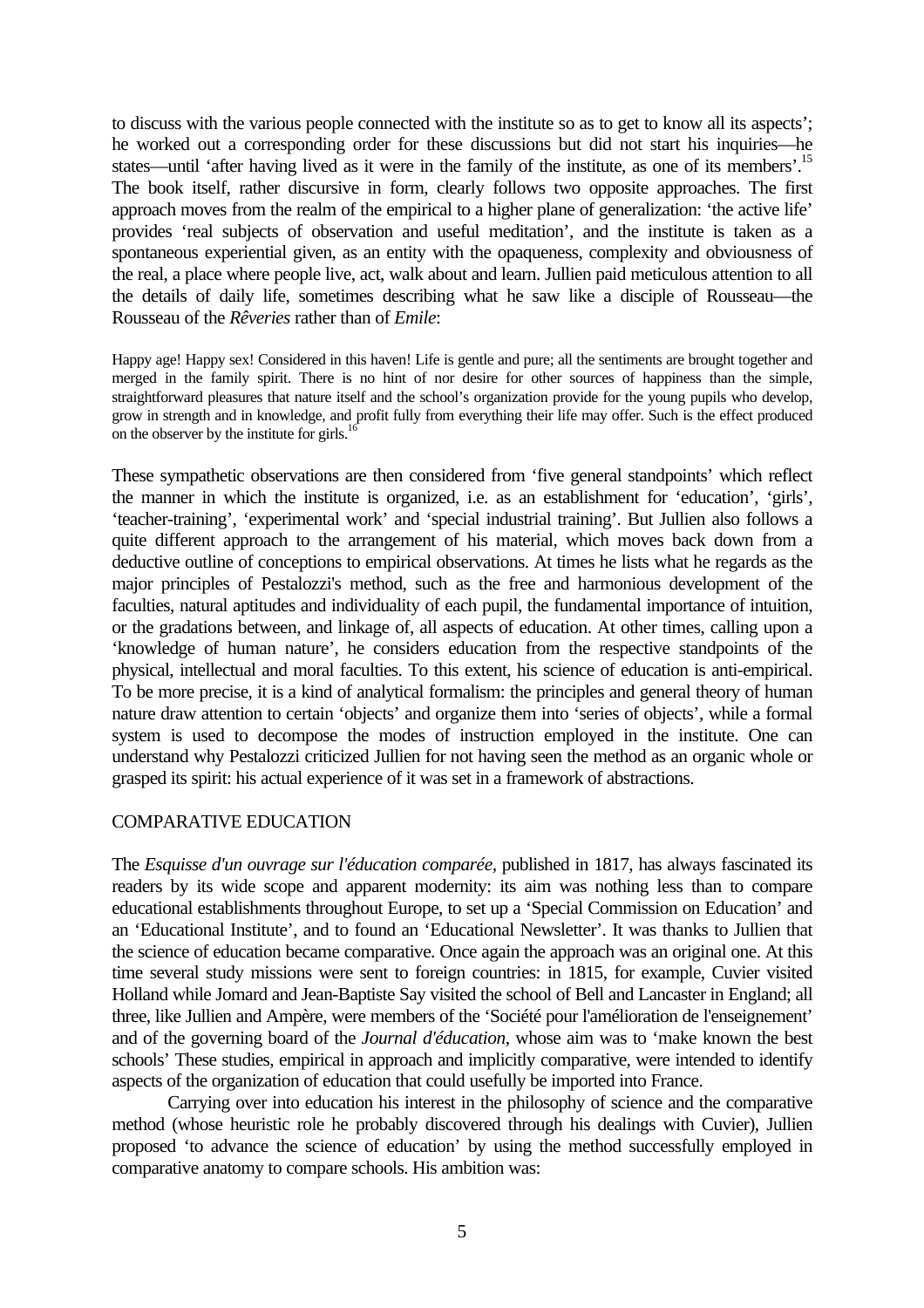to build up, for this science, as has been done for other branches of knowledge, collections of facts and observations arranged in analytical tables so that they can be correlated and compared with a view to deducing therefrom firm principles and specific rules so that education may become virtually a positive science instead of being left to the whims of the narrow-minded, blinkered people in charge of it or diverted from the strait and narrow path by the prejudices of blind routine or by the spirit of system and innovation.<sup>17</sup>

Like the natural sciences and following their model, the science of education should establish the laws that govern the observed characteristics of education. With the comparative approach, Jullien thought that he had at last found his own method, not deductive principles of reasoning or formal rules but an instrument for the analysis of observed facts and a procedure for investigation; but he still needed a tool to draw up a 'comparative table of the main educational establishments existing in Europe', of the organization of education and teaching of the 'objects embraced by the course of studies as a whole', and of 'the methods used to form and instruct young people, the gradual improvements that have been attempted and the degree of success achieved'.<sup>18</sup>

This tool was provided by the long, standardized questionnaire of 266 questions, part of which was published in the *Journal d'éducation* in 1816 and 1817. The text was preceded by a notice giving the address to which replies could be sent. By this means, Jullien hoped to collect a great many observations which could then be compared by means of 'the common measure to be used for correlating them'; he also hoped to recruit more investigators and set up a working group to centralize and analyse the replies:

The methods and analytical tables employed in the sciences are perfectly analogous to the tools used in the mechanical arts. Their purpose is to make up for the weakness of human beings, to provide leverage, to supplement the strength we are given by nature; they tend to even out, so to speak, disparities in intelligence, raising a mediocre intelligence to a higher level, just as firearms, as it were, even out disparities in physical strength.<sup>11</sup>

His vision of a science of education was thus broader in scope than anything known up to that time and for long afterwards. But, even more important, Jullien was looking for practical benefits—it would finally be possible to judge 'which are the branches that offer improvements that can be transposed from one country to another<sup>,20</sup> so as to remedy the 'inherent deficiencies of the systems and methods of education and instruction'.

Before extending his inquiry to the whole of Europe, Jullien suggested that a trial be carried out in Switzerland, which he saw as a microcosm that exactly mirrored the European macrocosm: 'Because of the great variety of climates, languages, religions, political organizations and governments in the twenty-two cantons of the Helvetic Confederation, an infinite variety of educational establishments and systems, reproducing every possible known form is to be found there'.<sup>21</sup> Once again, he displayed a sure sense of the specific, rendered more acute by a heightened attention to differences and variations. He expected the survey to produce quantitative and qualitative information on all aspects of schools. As the nature of the questions shows, he wanted to know about administrative arrangements in the schools, about the staff and pupils who attended them, their number, their age, their training, process of appointment, reputation and trustworthiness; about relations within the school and outside the school, etc.; he wanted to know about the types of instruction in use, the forms of education and the relations between public education and education in the home.

Without going into details about the questionnaire, regarded by Jullien as a first draft in need of validation, it is possible to hazard a few remarks about its preparation. Jullien stated that, in the first place, it stemmed from the 'possible divisions and subdivisions of the subject of our research, which are to serve as our basis'—i.e. from a straightforward breakdown into the natural categories of the persons concerned and the nature of the establishments: 'primary and common education' (first series of 120 questions), 'secondary and classical education' (second series of 146 questions), 'higher and scientific education', 'teacher education', 'education for women' and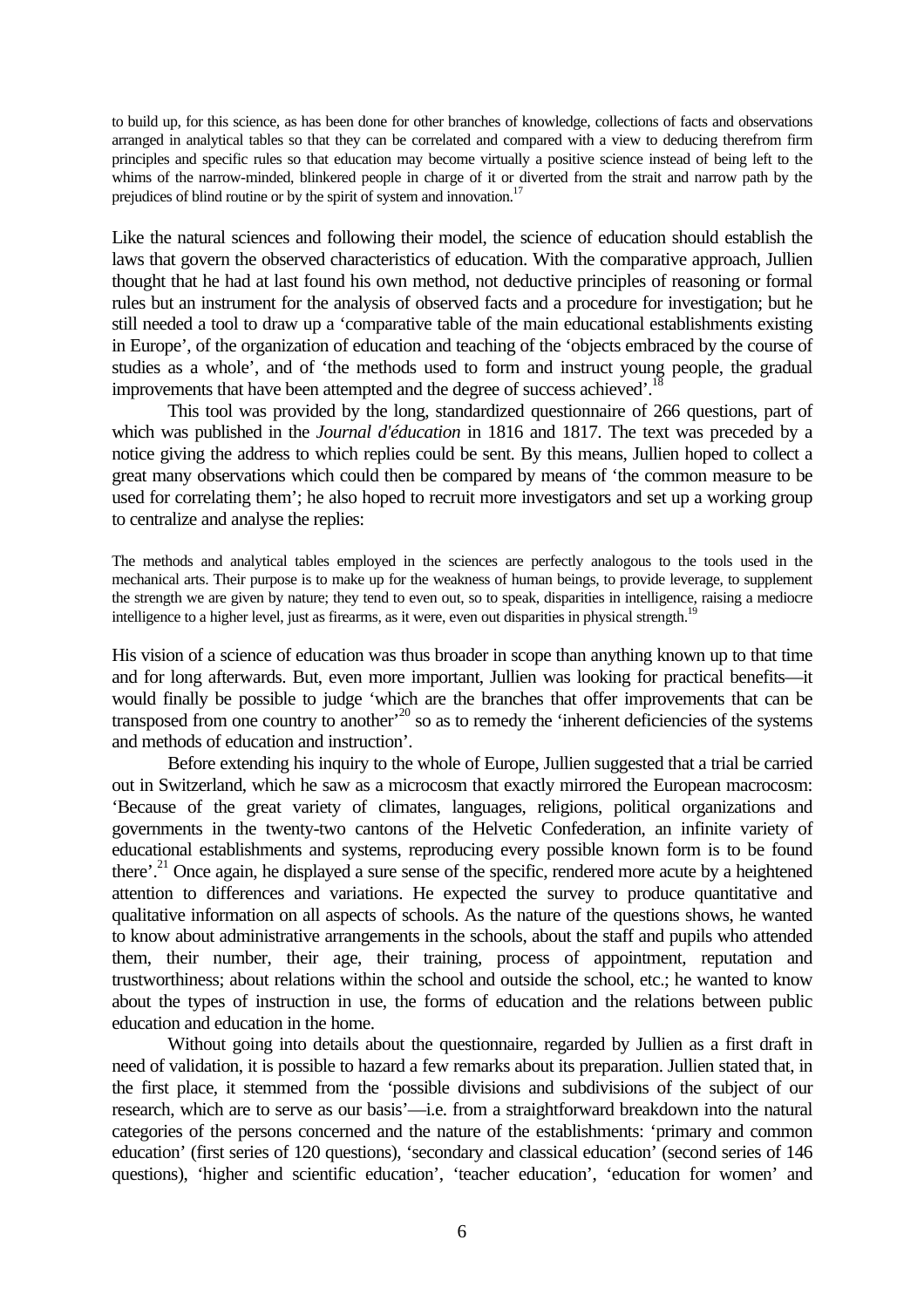'legislative aspects of education and its relations with social institutions' (these four series were never published).

As was the case with his work plan for examining the Yverdon institute, however, the questionnaire was also based on certain assumptions: Jullien considered education 'from three points of view', '1: its subject, Man; 2: its goal, Happiness, 3: its instrument, Time'.<sup>22</sup> The first two points of view were each subdivided into 'three elements' (body, heart, mind; health, morality, instruction) which provided the framework for the survey. The third point of view gave rise to 'three major series of questions for three kinds of public school': for Jullien making profitable use of time meant the proper management of the three periods of 'childhood, adolescence and youth, which form, so to speak, the domain of education, considered on its three levels—elementary and primary, secondary and classical, higher and scientific—or a special level related to a specific occupation'.<sup>23</sup> These latter series, however, were still defined in terms of natural categories, as were the next two series (types of schools existing at the time): the rational justification for this was provided by the recourse to 'periods', i.e. temporal categories.

It would thus be a mistake to distinguish too sharply between the soundly based comparativism of Jullien and the ad hoc comparativism of his contemporaries: his approach was still essentially empirical and his purpose normative. It would be just as unwise to see it as too closely related to the comparativism of the naturalists. Comparative anatomy, a science of resemblances and dissimilarities, studies variations of neophology, structure and function in living creatures; it is, as Cuvier emphasized, a 'tool' with which a secret organization and hidden functions may be brought to light: underlying the variations in form are laws of organization that may be deduced from the permanence of the functions. In Jullien's case, however, the analogy with anatomy is not entirely consistent: educational institutions and establishments are to be studied in the same way as organisms are studied, yet they are not considered as organizations. Jullien does not construct the object of study corresponding to his comparative method. The nature of the entities to be compared is in fact left vague: are they schools or groups of schools and on what scale, are they geographical, ethnic, political or administrative entities? Moreover, although it invokes comparative anatomy as a model, Jullien's methodological comparativism is not a form of functionalism, replacing as it does the concept of function by that of value. All educational thought doubtless tends towards the axiological; in the *Esquisse*, however, it is the criterion of value and not that of function which is used to assess and compare institutions and different modes of instruction and their effects. The criterion of value itself lacks precision: is it the social utility of an education that stimulates the establishment of interpersonal relations and the sense of duty, the economic effectiveness of education (particularly 'special' education), the happiness made possible by a particular form of education, or of all these at once, as the content of the questionnaire would suggest?

This endeavour fizzled out; the questionnaire remained unfinished and it is not known how many replies were received nor whether they were ever processed. It was probably impossible for a single person to process so much data without proper procedures and in the absence of the scientific and administrative facilities Jullien needed. By dint of close epistemological scrutiny it would no doubt be easy to hunt out the weaknesses of the 'science of education', the immaturity of the investigation procedures and the ambiguities regarding the objects of study, but the wealth of anthropological information they contain makes the study of the Yverdon institute and the *Esquisse* important works that have been unjustly neglected.

## **The contradictions inherent in the 'science of education'**

Why was Jullien's work not completed? Were his ideas the half-formed intuitions of a dilettante, was he discouraged by the failure of Pestalozzi's institute, or were his plans disrupted by events? Perhaps, to judge from what we know at present it would be preferable to look for the reasons in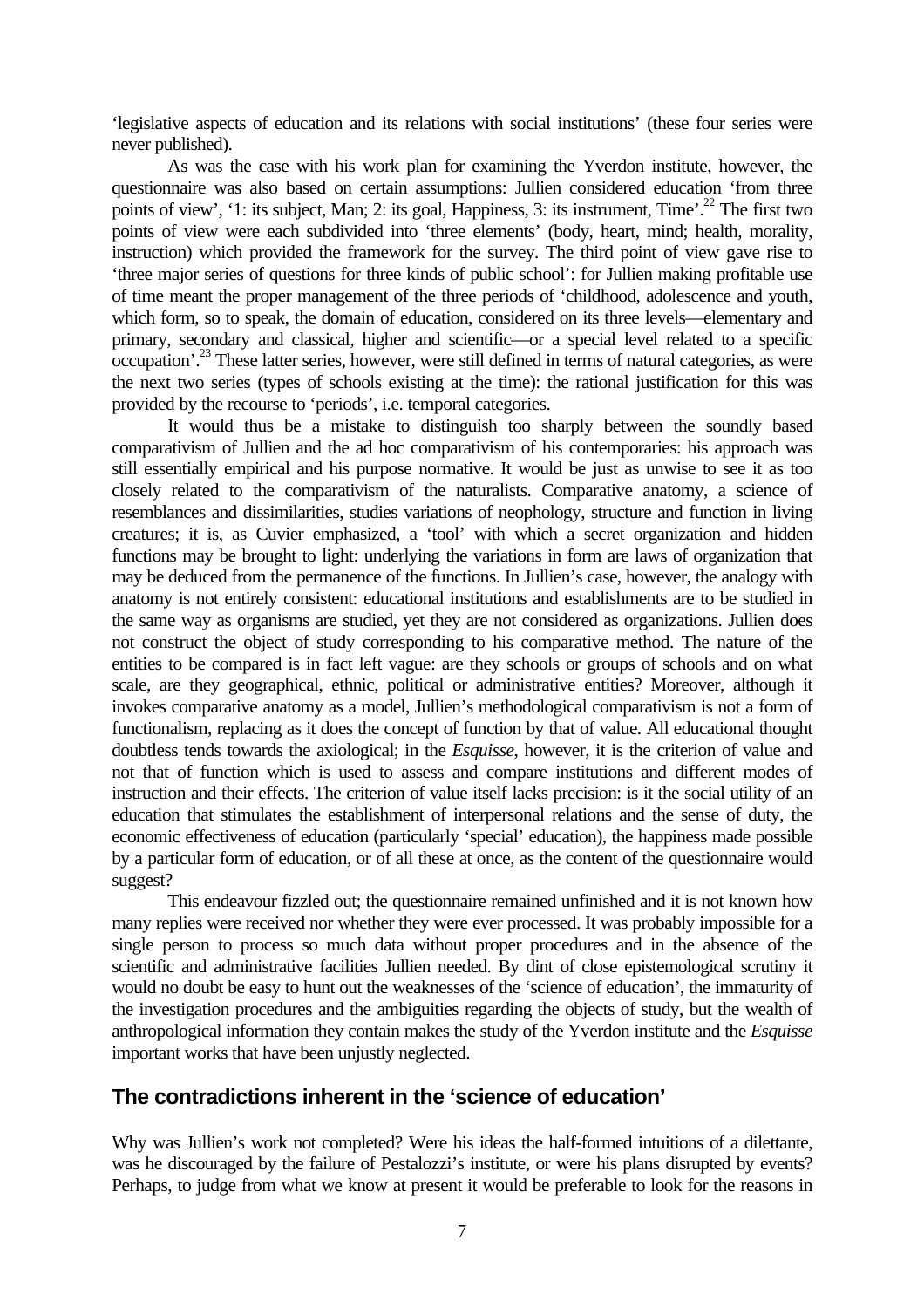the shaky construction of his 'science of education', which is indeed a curious piece arranged for several voices, that of the *honnête homme* confident of the progress of reason, that of the former revolutionary interested in social and political change, that of the administrator concerned with efficiency and rationality, that of the amateur scientist and that of the traveller curious to observe the minutiae of school life. This 'science of practical utility', which calls upon both the categories of ordinary experience and those of highly formal systems, is not only torn between a concern for specifics and the requirement of universality or between anthropological realities and lofty generalizations, dichotomies such as we find in the study on Pestalozzi's institute and in the *Esquisse*, but also hesitates between disparate formal schemata and cannot make up its mind between 'knowledge, will and action'.<sup>24</sup> These tensions, exacerbated during the Yverdon period, were never resolved.

In Jullien's earlier work, where the question of a positive science of educational facts has not yet been raised, we find him selecting and refining one of the formal schemata on which he was subsequently to base the categorization of educational phenomena and the collection of information. His plan of 1801, for the purpose of 'establishing schools of military theory and practice in various *départements*' in order to reform the State, is organized around two conceptions of education. The first still harks back to the political philosophy which underpinned Saint-Just's plan for education: each school should constitute a society in miniature, founded upon love of work, responsibility and 'principles of equity'; it should prepare its members for life in society and mould future citizens by instructing pupils in 'the rights and duties of the citizen'. The second conception of education corresponds to a logic of economic and military efficiency: each school should 'form robust soldiers and skilful and industrious men', and should be 'based on a productive industry' that provides for its subsistence. Jullien's imaginary edifice thus combined a civic model of political philosophy with a model of technical rationality. At the time, he had a political and immediately practical aim in sight, which he soon had to abandon, that of setting up schools of a new type.

Between 1806 and 1808, he fell back on scientific and technical rationality to prepare his 'general plan of education'. It was in this spirit that he arranged the courses of instruction to be given in schools: he drew up curricula in such a way as to follow, year by year, the order of development of the subjects in the history of science (beginning with mathematics, natural history and physics and finishing with the social sciences), established a hierarchy of subjects of study, from the most elementary to the most complex, and geared instruction to the development of the children.<sup>25</sup> This attention to the rational organization of education-related phenomena also marked, as we have seen, his later studies. Between 1812 and 1816, Jullien went on to expand and consolidate his project in the style of the positive sciences: not content to define the 'science of education' by analogy with comparative anatomy, he gave it a place in his taxonomy of the sciences, situating it, like Bacon, Diderot, d'Alembert and Ampère before him and long before Cournot, among the 'practical or applied sciences'.

He did not, however, limit himself to scientific and technical rationality but continued to glean from philosophy suitable ideas for giving a formal structure to his 'science of education', categorizing the phenomena to be observed and organizing his plans of investigation, just as educationists, scholars and academics were doing at the end of the nineteenth and beginning of the twentieth century. The reason why, despite the schemes for a 'science of education' that were put forward from time to time in France during this period, philosophies of education continued to have such an impact was because they were still considered to be the epitome of rationality. It was also because the distinctive feature of philosophical rationality is that it elaborates 'long chains of reasons', as Descartes put it, that have a strong ordering and generalizing power: unlike scientific chains of reasons, they are not tied to specific objects and so can easily be transposed from one field to another. Thus the philosophic mode of reasoning gave conviction, coherence, generality and the promise of universality to reflections on education.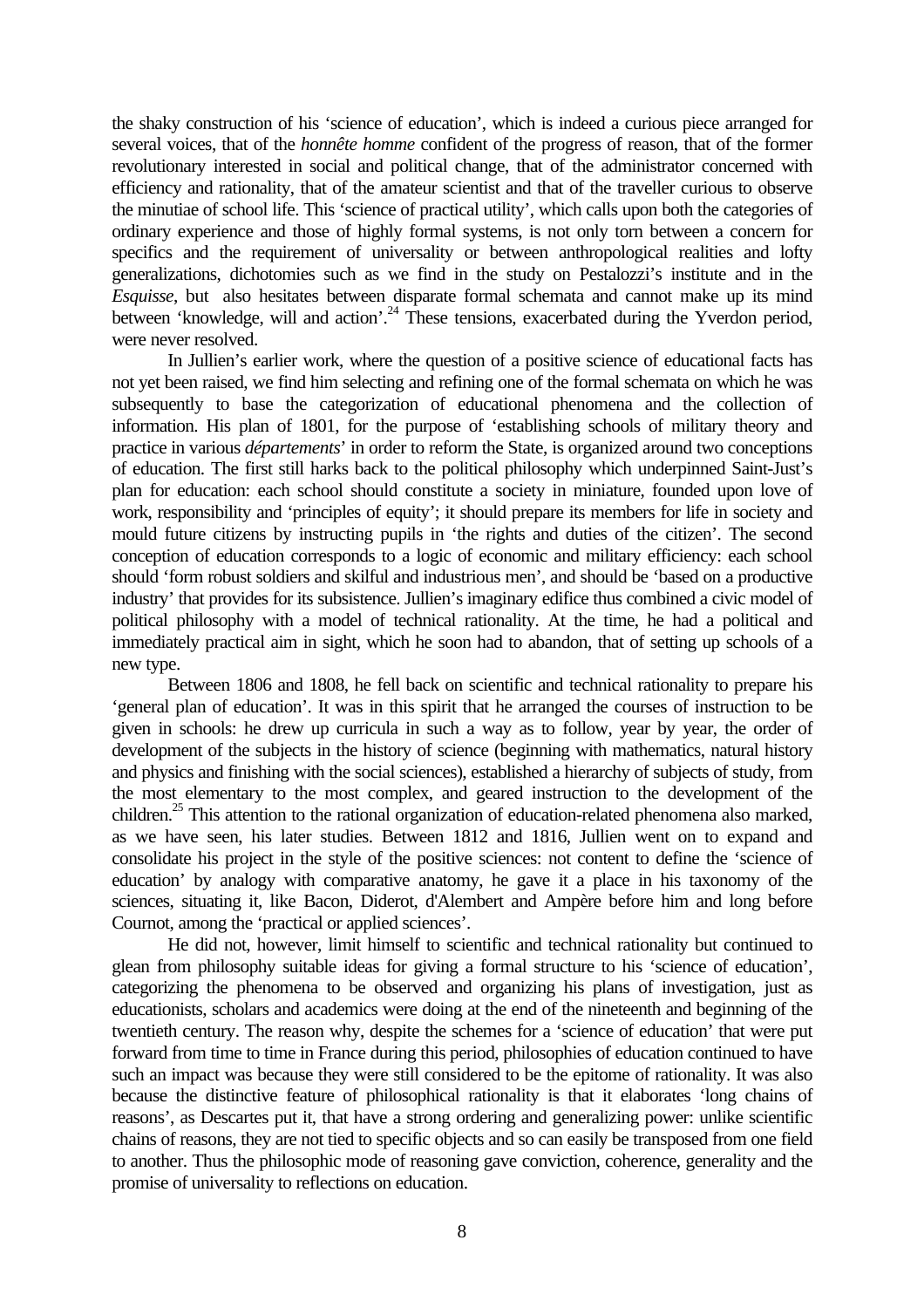Jullien's ways of systematizing, however, represent tentative assemblages of disparate schemata. This is obvious from a close look at his conception of education and the child, a synchretic attempt to reconcile heterogeneous elements. It is, to start with, a doctrine that sees human nature and human faculties as a trilogy of body, mind and heart (a conception, that, incidentally, shaped almost all educational thinking from the seventeenth to the beginning of the twentieth century), but it is also a doctrine, inherited from Rousseau's second *Discours*, of the perfectibility and hence educability of human nature. But what does Jullien mean by perfectibility? Depending on whether it means, as he says, 'developing' and 'fortifying' 'the physical, moral and intellectual faculties of man' or, as he also says 'moulding', 'modifying' or 'constructing' those faculties, the nature of the enterprise will differ. In the first case, the educator nurtures, supports and tends the seed with which each person is naturally endowed: the child is seen as a potential adult. In the second case, the educator transforms and shapes, even aspiring to a 'second creation of human nature':<sup>26</sup> here the child is regarded as being shapeless or misshapen until it is educated.

Even after his visits to Yverdon, Jullien continued, in both the *Esprit de la méthode* and the *Esquisse*, trying to reconcile the Rousseauist belief in the free development of natural faculties with an instrumental conception of education. It is easy to imagine the contradictory educational implications of these paradigms, which entail both actions to shape the child and an appeal to the child's reason and conscience ('negative education' as it was called at the time). It is also easy to imagine the difficulties thus created for the 'science of education'. To reconcile these opposites, Jullien had to assume the dual nature of the individual, with one part made up of innate aptitudes capable of development and another part resulting from the transforming action of educators.

One of the questions, for example, asks 'Is attention paid in teaching to these two essential factors: 1. that which appertains to the natural development and particular aptitudes of the individual; 2. that which relates to modifications that may be effected in him through the outside influences to which he is subjected?<sup>27</sup> But simply to state as a guiding principle that 'All things are connected' or to express the same idea as an imperative—'Education must be a single whole'—was not enough to reunite that which opposing dogmas had put asunder. It was, moreover, this very philosophy of childhood and human nature that Pestalozzi criticized in Jullien's theorizing.

This tension between heterogeneous models was compounded by another tension, for Jullien had a higher ambition for his science than a mere 'science of education', even if it were a *scienza nova*: that of a 'science of education' reaching towards a telos, the endless perfecting of the individual, society and humanity. For proof of this, one need only take another look at his conception of human perfectibility, a conception that, as we know, was widely shared at the turn of the eighteenth and nineteenth centuries. It is a supremely optimistic definition of human nature, which comes down to the idea that the nature of man is not to possess a nature, that man's true nature is to be what he becomes: 'the individual, like the species, tends essentially towards perfection';<sup>28</sup> the same is true for society, since individual development and history pass through the same stages of childhood, adolescence and maturity. The goal and justification of education, science and politics was to bring the new society and the new man into being.

The 'science of education' is thus vested with its first mission, the social and political mission of planning activities by means of rigorously organized curricula, introducing elementary instruction useful for 'practical life', forming the adults of tomorrow, and contributing to the establishment of a 'good system of education', i.e. a system that not only 'reforms morals' and 'roots out abuses' but also prepares individuals to respond to the requirements of economic progress and trains them for the 'destiny' to which they are called from birth. Hence, Jullien began his *Essai général d'éducation* by stating that it was addressed to 'the children of those families most influential by virtue of their wealth, esteem in which they are held, and their rank in society', because 'it is through them that civilization must begin or improve, and that enlightenment must make its appearance in the nation and spread to the other classes<sup>, 29</sup>. This was his way of attenuating the contradiction between the ideal of equality and the desire to select the best.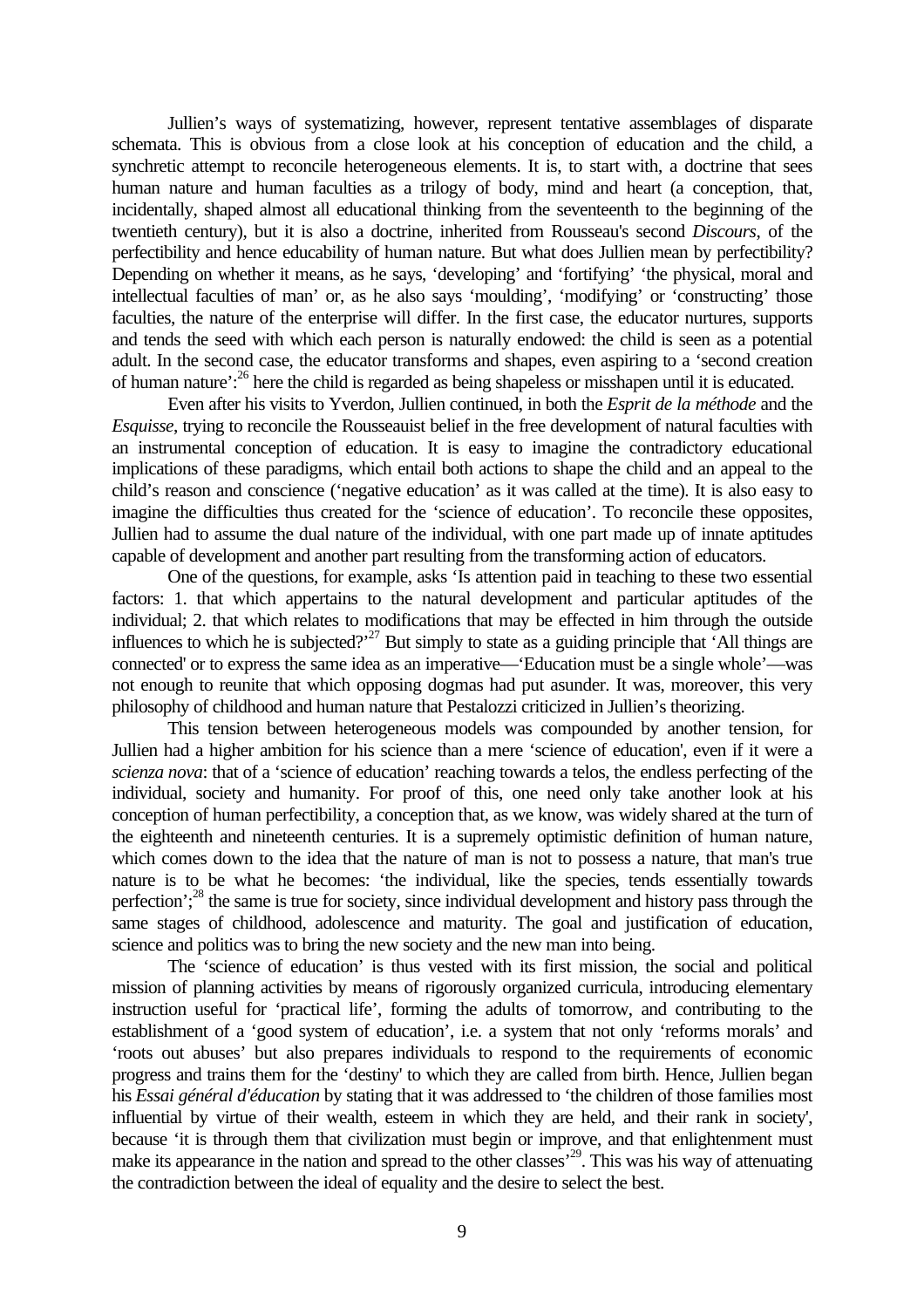But Jullien was not seeking to adapt each individual to his or her social destiny; he ascribed another mission to education and 'science', that of achieving human happiness. Though he subscribed to only a moderate form of eudomonism and did not regard happiness as the ultimate purpose of human life since, for him, the human soul reached out towards a 'higher goal', eternal life, his aim was nevertheless to move mountains. At the same time, he laid down the ultimate purpose of education. He was, thus re-expressing, in this mystique of education, the revolutionary spell cast on him in his younger days, but re-expressing it in a quite different form, emptied of all revolutionary content: from the *Essai général d'éducation* onwards, the social aims he assigned to education bore only a distant relation to his former aspirations to create a new man and regenerate society.

The 'science of education' thus combines in an unprecedented way the demands of a would-be-scientific, philosophical rationalization, the demands of a rational approach to educational practices (adjustment of the means used with a view to improving education), and a highly significant final goal: in short, action called for knowledge and will. The science of education was primarily normative, and its descriptive, deductive and explanatory functions were secondary.

## **'A quite forgotten French pedagogue [...]'**

The work of Marc-Antoine Jullien is so full of original ideas that it is hardly surprising its few readers should have been struck by the prophetic nature of certain selected passages, but Jullien is a curiosity among 'precursors'.

When in 1883 a course on the science of education was officially introduced at the Sorbonne, no one seems to have remembered that he was the first person in France to have attempted to construct such a 'science'. Some Third Republic educators did, however, occasionally mention his work in the course of public statements or formal events. Ferdinand Buisson, for example, did so at the inauguration of the 'Institut normal pédagogique' in Paris in 1878, and again in the inaugural lecture of his course on the science of education at the Sorbonne in 1896, in which he referred to a 'quite forgotten French pedagogue' but quoted only Jullien's assertion that 'a love of human beings is the most important condition for their education'.<sup>30</sup> The Director of the Musée pédagogique, in an article published on the occasion of the Universal Exhibition of 1889, observed that Jullien 'as early as 1817 called for the creation of a teacher-training college'.<sup>31</sup> On these very public occasions, at a time when France's defeat at Sedan was fresh in everyone's memory, the work of Jullien proved the native Frenchness of the 'science of education' and educational institutions. Indeed, this kind of piecemeal exhumation of Jullien's remains on some special occasion or in connection with some special research continues to be a feature of educational studies in France. Some have called him the heretical disciple of Pestalozzi, others the precursor of new teaching methods, and yet others the 'father of comparative education' and forebear of the IBE (which commemorated the centenary of his death in 1948 and republished in 1992 his *Esquisse d'un ouvrage sur l'éducation comparée*), while others again credit him with inventing the term 'science of education'.<sup>32</sup>

Despite their foundation-laying character, Jullien's works were read and commented upon by very few people. An article in the *Dictionnaire de pédagogie* [Dictionary of education] (edited by Buisson) describes the broad outlines of a 'largely forgotten' oeuvre and his ideas for a 'science of education', and reminds readers that some of Jullien's writings were to be found at the Musée pédagogique.<sup>33</sup> The appointment of Jullien's grandson, Edouard Lockroy, as Minister of Public Instruction in 1888 and 1889 probably had something to do with this rediscovery of the forgotten oeuvre, but no one thought of examining the path he had taken more closely or of following it themselves.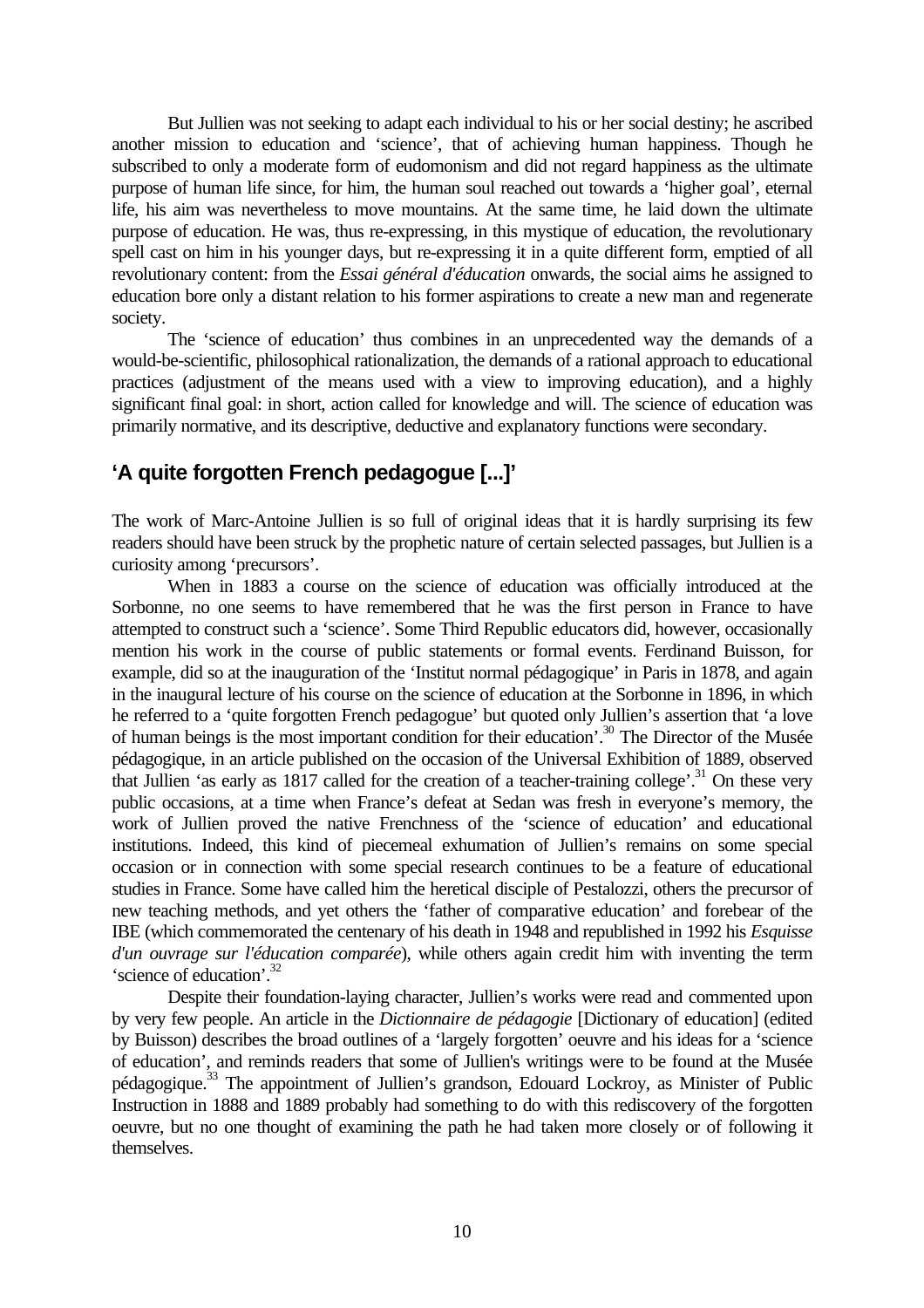He has been regarded as a precursor but always in a curious way. In most references to the person whom Canguilhem defined as 'a thinker and researcher who is said to have covered in bygone days part of the road more recently completed by someone else', the underlying intention is to recount the 'legend', but as Canguilhem also remarked in a celebrated study, 'before we join end to end two journeys along a road, we should first make sure it is the same road<sup>34</sup>. Education specialists, engrossed by the educational thinking of their own times and their efforts to legitimize it, have never taken this epistemological precaution. Pedro Rosselló's book, *Forerunners of the IBE*, provides a remarkable example of this unjustified approach when it contrives to link the proposals and questionnaire in the *Esquisse* with the achievements of the international body established in 1925, claiming that the questions 'show how closely the IBE followed Jullien's programme of research, without having heard of it!<sup>35</sup> The idea of a programme carried out without having been heard of is an astounding one, and the reader is in fact more likely to be impressed by Rosselló's assiduous attempt to present Jullien as having foreshadowed the IBE programme; but it has at least to be allowed that he had read Jullien.

As for the other specialists in education, they have never done more than dip into the texts in which they have claimed to discern the origins of their 'science' As for the 'part of the road' travelled by Jullien long ago, they have explored only a few short stretches, just enough to lend plausibility to a vague idea of paternity of filiation—it is easier to accept the argument that the issues of today were already issues in the past if one refers solely to fragments taken out of their historical context. Belief in a *scientia perennis*, a belief that underlies the exhuming of 'precursors', is at odds with a desire to recount the history of a discipline, and testifies to a recurrent vision of the past that never pays any attention to the conditions under which ideas take shape. It is also just as much at odds with any claim to breaking new ground, which is why the science or sciences of education, though blithely claiming legitimacy by referring back to the mythical epoch of their 'founding father', have, paradoxically, never ceased to cultivate the idea of a new beginning: the holding up of the 'forerunner' for veneration is the epiphany not of their past but of their present.

Nevertheless, in spite of its immaturity, Jullien's science of education is a landmark, by virtue of its attempt to give order to the minor details of daily life, to reduce their complexity, and to transcend their singularity by applying, in the field of education, interpretative models, and also by virtue of its intuitive grasp of the richness and infinite complexity of the world of 'education'. Its main interest lies in this sense of a daily reality which was for so long lacking among French educationists.

#### **Notes**

- 1. Jacqueline Gautherin (France). Senior lecturer in educational sciences at the University of Nantes; author of a doctoral thesis *La formation d'une discipline universitaire: la science do l'éducation*(1881–1914): *essai d'histoire sociale*[The origins of a university disciplien:Educational science (1881–1914): an essay in social history] and of several articles on secullar education. She is also the co-author of studies on the sociology of educaition and of educational guidance.
- 2. On the life of M-A. Jullien, see H. Goetz, *Marc-Antoine Jullien de Paris (1775–1848)*, Paris, I.N.P. 1962; V. Daline, M.-A. Jullien après le 9 Thermidor [M.-A. Jullien after the ninth of Thermidor], in: *Annales historiques de la Révolution française* [Historical annals of the French Revolution], April–June 1964, April–June 1965, July–September 1966; and the biographical novel by P. Gascar, *A l'ombre de Robespierre* [In the shadow of Robespierre], Paris, Gallimard, 1979.
- 3. Several foreign authors have studied his work. Apart from H. Goetz, see C. Pancera, *La Diffusione del Pensiero Educativo di Pestalozzi in Italia (l'opera di Marc-Antoine Jullien)* [The spread of Pestalozzi's educational ideas in Italy (the Work of Marc-Antoine Jullien)], Facoltà di Magistero dell'Universtà di Ferrara, 1977; P. Rosselló, *M.-A. Jullien de Paris : Père de la pédagogie comparée et précurseur du BIE.* [M.-A. Jullien de Paris: father of comparative education and forerunner of the IBE], Geneva, Port Noir, 1943; *La pédagogie comparée. Un précurseur : M-A. Jullien de Paris* [Comparative education. A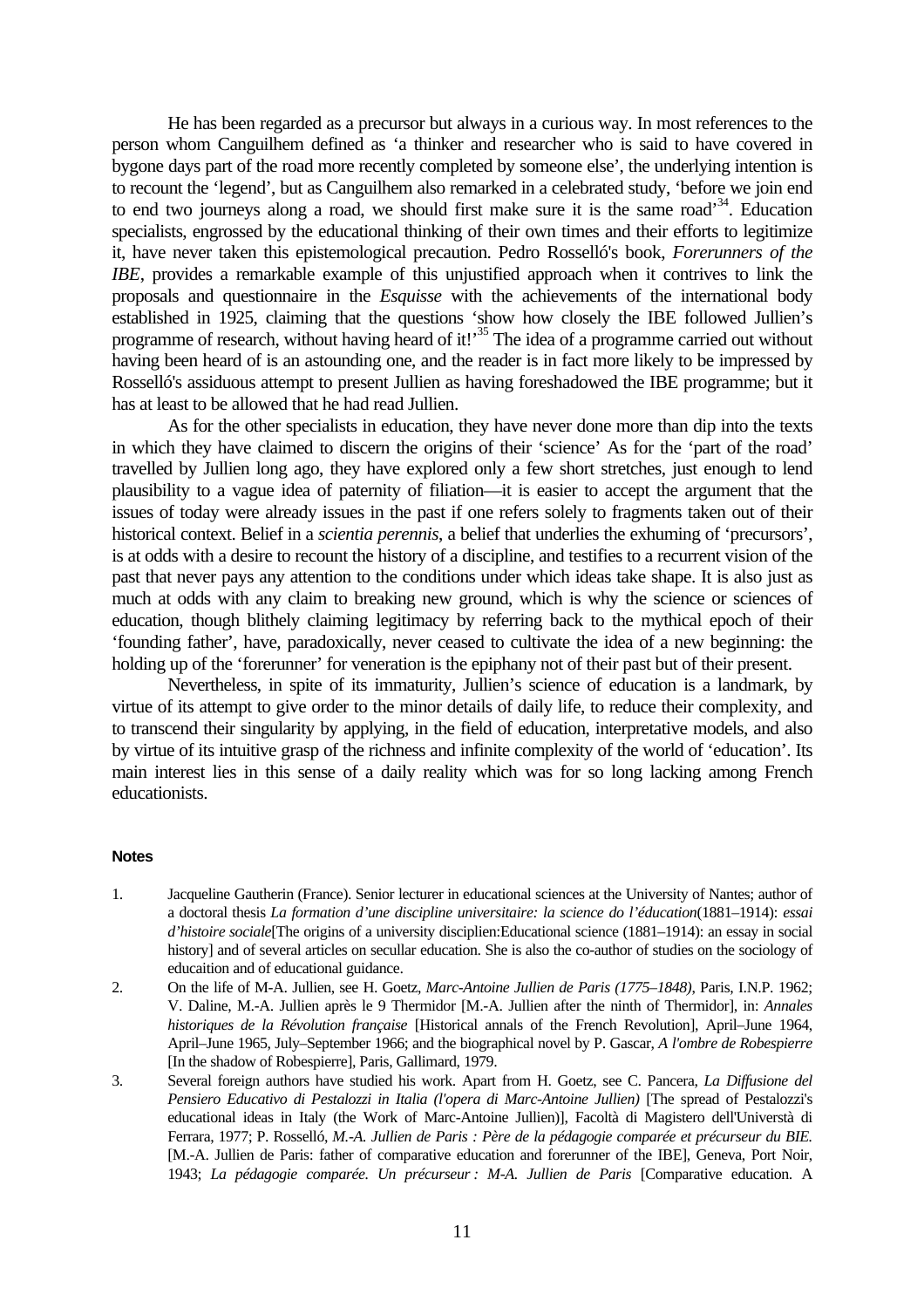Forerunner: M.-A. Jullien de Paris], Paris, S.E.V.P.E.N., n.d.; *Forerunners of the International Bureau of Education*, Geneva, IBE, 1943, Chapter 2.

- 4. Cited by P. Gascar, op. cit., p. 32.
- 5. M.-A. Jullien, *Discours d'un jeune citoyen patriote sur les mesures à prendre dans les circonstances actuelles* [Speech by a Young Patriotic Citizen on the Measures to Be Taken in the Present Situation], 22 January 1792, year IV. In: *Pièces diverses annotées de sa main* [Various Texts Annotated by Him], Historical Library of the City of Paris.
- 6. Letter of 13 Vendémiaire, year IV (5 October 1795), cited by V. Daline, op. cit. (1964), p. 164.
- 7. M.-A. Jullien, *Appel aux véritables amis de la patrie, de la liberté et de la paix, ou Tableau des principaux résultats de l'Administration des Consuls et des ressources actuelles de la République française* [Call to the true friends of the country of liberty and peace or table of the main outcomes of the administration of consuls and the present resources of the French republic], Paris, Léger, 1801. *Analyse succinte d'un plan général d'éducation qui n'a pas encore été imprimé, contenant un Essai ou une Méthode particulière de régler le bon emploi de tous ses instants, premier et unique moyen d'être heureux* [Concise analysis of a general plan of education not yet printed, containing an essay or a particular method of regulating the sound use of each moment, the first and only way of being happy], 1806. *Essai sur une méthode qui a pour objet de bien régler l'emploi du temps, premier moyen d'être heureux : à l'usage des jeunes gens de l'âge de 16 à 15 ans : extrait d'un travail plus général, plus étendu, sur l'éducation* [Essay on a method designed to regulate the use of time, the first way of being happy: designed for young people aged 15 to 16 years: extracted from a more general, longer work on education], Paris, F. Didot, 1808. *Essai général d'éducation physique, morale et intellectuelle : suivi d'un plan d'éducation pratique pour l'enfance, l'adolescence et la jeunesse ou Recherche sur les principes et les bases de l'éducation à donner aux enfants des premières familles d'un Etat, pour accélérer la marche de la nation vers la civilisation et la prospérité* [General essay on physical, moral and intellectual education: followed by a plan of practical education for childhood, adolescence and youth or research on the principles and foundations of education intended for children of the leading families in the state to accelerate the nation's progress towards civilization and prosperity], Paris, F. Didot, 1808. *Esprit de l'Institut d'éducation d'Yverdun [sic], en Suisse, organisé et dirigé par M. Pestalozzi* [Essence of the educational institute at Yverdun in Switzerland, organized and directed by Mr. Pestalozzi], Milan, Imprimerie Royale, 1812. *Esprit de la méthode d'éducation de M. Pestalozzi, suivie et pratiquée dans l'Institut d'Yverdun [sic] en Suisse* [Essence of Mr. Pestalozzi's educational method, as applied and practised in the Yverdun Institute in Switzerland], Milan, Imprimerie Royale, 2 v., 1812; republished in 1842.
- 8. M.-A. Jullien, 'Lettres de M-A. Jullien sur la Méthode d'éducation de M. Pestalozzi' [Letters by M.-A. Jullien on Mr Pestalozzi's educational method], in *Journal d'éducation*, Paris, L. Colas, June 1816, October 1816, July 1817. *Précis sur les Instituts d'éducation de M. de Fallenberg, établis à Hofwil, auprès de Berne* [Summary of the educational institutes of Mr. de Fallenberg, established at Hofwil, near Berne], Paris, L. Colas, 1817. *Esquisse et vues préliminaires d'un ouvrage sur l'éducation comparée entrepris d'abord pour les vingt-deux cantons de la Suisse et pour quelques parties de l'Allemagne et de l'Italie, et qui doit comprendre sucessivement, d'après le même plan, tous les états d'Europe ; et séries de questions sur l'éducation destinées à fournir les matériaux de tables comparatives d'observations, à l'usage des hommes qui, voulant se rendre compte de la situation actuelle de l'éducation et de l'instruction publique dans les différents pays d'Europe, seront disposés à concourir au travail d'ensemble dont on expose ici le plan et le but* [Outline and Preliminary Views for a Work on Comparative Education Initially Undertaken for the Twenty-Two Swiss Cantons and for Some Parts of Germany and Italy, that Can Be Subsequently Carried Out in the Same Way for All European States; and a Series of Questions on Education Intended to Provide Material for Comparative Observation Tables for the Use of People Who, Desirous of Understanding the Present Situation of Education and Public Instruction in Different European Countries, Are Willing to Contribute to a Joint Work, the Plan and Objective of Which Are Presented Here], Paris, L. Colas, 1817.
- 9. *M.-A. Jullien, Membre de la Commission exécutive de l'Instruction publique, à ses Frères et Amis de la Société populaire de La Rochelle* [M.-A. Jullien: Member of the Executive Commission on Public Instruction to his Brothers and Friends of the People's Society of La Rochelle], 15 Thermidor, year II, Historical Library of the City of Paris.
- 10. Cited by Goetz, op. cit., p. 159.
- 11. Cf. Nanine Charbonnel, *Pour une critique de la raison éducative* [A critique of educational logic], Berne, Peter Lang, 1988.
- 12. Unfortunately we have found no trace of these materials in the French and Swiss archives and libraries.
- 13. J. Gautherin, 'Désingularisation d'une expérience éducative : une traduction (trahison?) de l'expérience pestalozzienne' [Desingularization of an Educational Experience: a Translation (Betrayal?) of Pestalozzi's